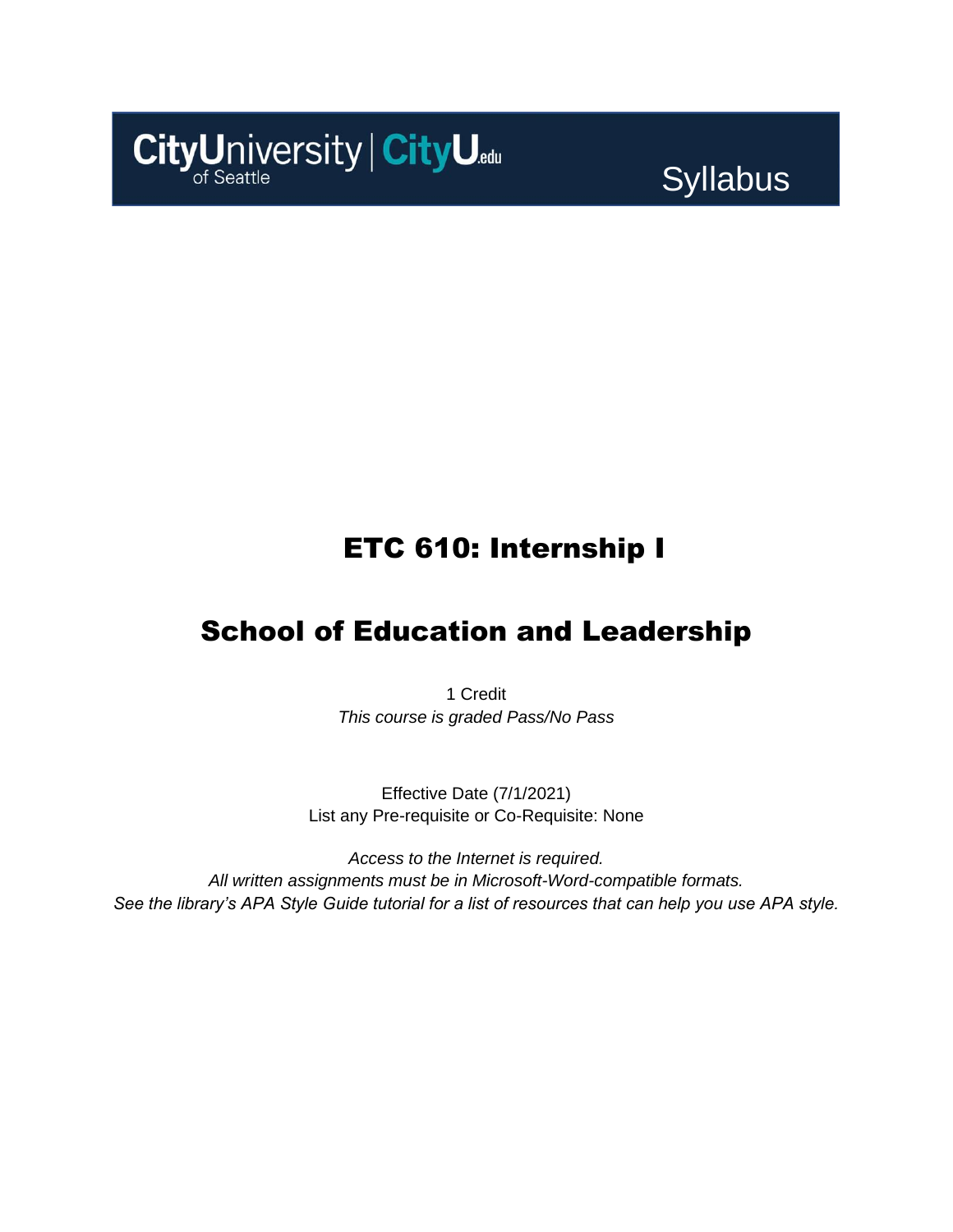# Faculty Information

Professional experience information for instructors is found under *Faculty Information* in the online course menu.

### Contact Information

Contact information for instructors is found under *Faculty Information* in the online course menu.

# Course Description

In this first field experience, candidates complete the required number of days and/or hours in a school classroom with guidance of a cooperating teacher and field supervisor. Topics include essential dispositions and skills in planning for instruction, engaging students, and assessing learning. Completion of this introductory internship provides candidates field-based perspectives and reflection skills needed to improve performance in this and following field experiences.

### Course Resources

Required and recommended resources to complete coursework and assignments are found on the course [Reading List.](https://cityu.alma.exlibrisgroup.com/leganto/login?auth=SAML) The reading list can be found under *Course Information* in Blackboard as well as from the library homepage ("Find Your Textbook" button).

**Note**: Required resources that must be purchased by the student are tagged "Purchase from a vendor of your choosing." Required resources with a direct link, "Available through CityU Library", are available electronically at no cost to students.

Students in Canada may purchase course resources from the [Canada Bookstore,](https://www.cityubookstore.ca/index.asp) and students outside the U.S. and Canada should contact their advisor or textbook coordinator for additional information.

### Course Outcomes

This course will prepare students to:

• Establish professional habits and dispositions expected of a professional teacher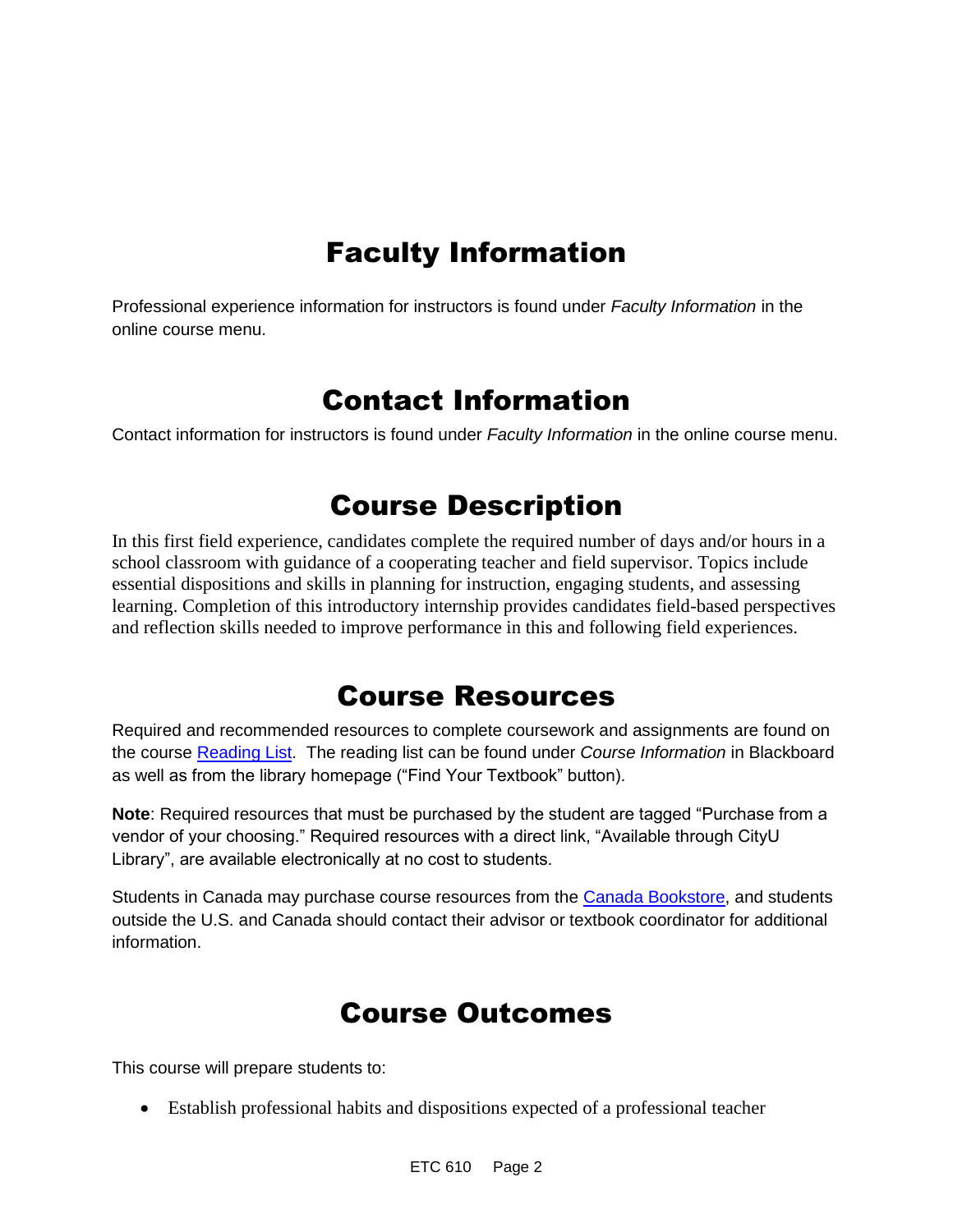- Develop skills in planning for instruction, engaging students in learning activities, and assessing student learning
- Candidates learn from the collective experiences of the group by sharing collaboratively about their experiences and growth in the classroom.

### Shared Agreements

Our primary commitment is to **build relationships** both with each other and within ourselves. We share a *collective goal* of becoming critically conscious educators who are prepared to serve all students in our classrooms. A positive learning experience relies on creating an atmosphere where space is held for *multiple truths* to coexist, and where we begin to *notice and name power dynamics* in our own group and also in the education system, its processes, and its policies. We acknowledge that differences among our identities, social backgrounds and experiences will influence our perspectives and those of others*.* We agree to *share our truths bravely*, to *acknowledge the humanity* of each other and ourselves, and to *look for learning* in ourselves and others.

*\*\*We agree to keep confidential all issues of a personal or professional nature that are discussed in class.\*\**

*\*\*adapted from Color Brave Spaces by Equity Matters (2021)[. www.equitymattersnw.com](http://www.equitymattersnw.com/)*

### Grading Scale

The grades earned for the course will be calculated as a P or NP, as defined in the current University Catalog [\(https://www.cityu.edu/catalog/\)](https://www.cityu.edu/catalog/).

Grading rubrics with details on how each assignment will be graded are located under *Assignments* and/or in *My Grades* in the online course menu. Students should review the rubric for each assignment prior to completing their work in order to understand how it will be assessed.

## Course Assignments and Grading

#### Hours Log

Candidates will complete an hours log representing the time spent in their field experience placement. Candidates should complete separate hours logs for each endorsement area.

### Reflective Teaching Assignment

Candidates will write a 3-4 page reflection paper on their experience in their placement during this internship. Consider including in your reflection paper how teachers build connections with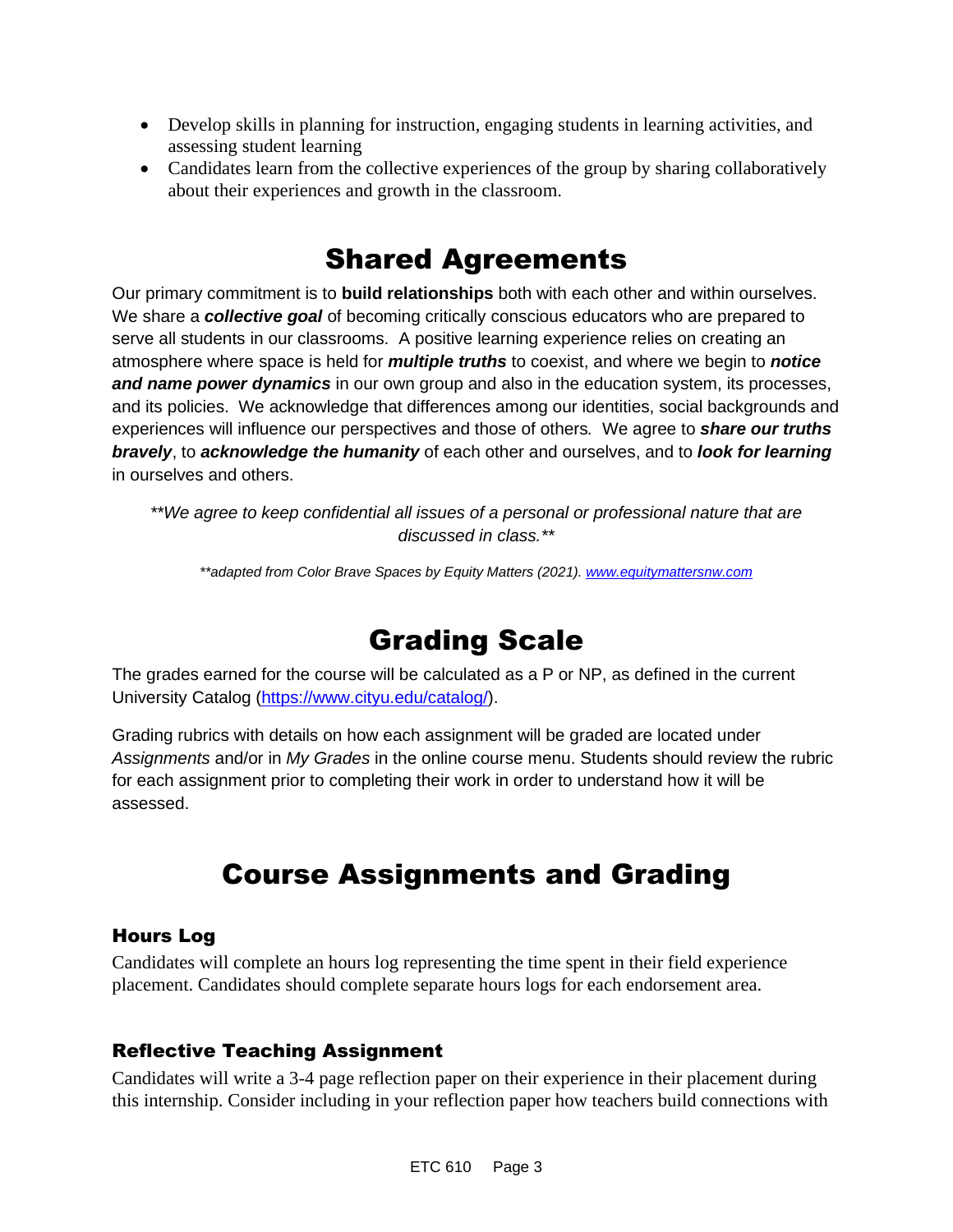students and with each other, lesson planning and your lesson successes and struggles, professional learning communities, etc. Remember that a reflection paper includes your analyses and evaluations of events. Expand even further by exploring how you might handle certain situations/lessons/incidents the same, or differently from your mentor, and why. Include at least one paragraph summarizing the teacher evaluation system (TPEP) used in your local district and your mentor's insights/experiences with it.

#### Instructor Determined Assignments (if applicable)

The instructor may add additional assignments and/or make alterations to meet changes in program, state, and/or district guidelines for teacher candidates. Any additions or adaptations will be noted in the blackboard shell. Candidates should participate and engage in all classwork, including required assignments, class discussions, activities, and instructor-determined assignments. Candidates should work to meet essential dispositions criteria not only in the field, but also in their coursework, whether online or in person.

### Participation, Engagement, and Essential Dispositions

Candidates should participate and engage in all classwork, including required assignments, class discussions, activities, and instructor-determined assignments. Candidates should work to meet essential dispositions criteria not only in the field, but also in their coursework, whether online or in person.

### Course Policies

#### **Participation**

Participation will be graded based on engagement in class discussions and activities (both online and mixed modes). Online-only courses will be determined via active engagement in weekly discussion boards or other interactive opportunities provided by the instructor. Mixed mode courses will be determined based on presence in class and engagement with content and peers both within and outside of face-to-face class sessions.

## University Policies

You are responsible for understanding and adhering to all of City University of Seattle's academic policies. The most current versions of these policies can be found in the University Catalog that is linked from the CityU Web site.

#### Antidiscrimination

City University of Seattle and its staff and faculty are committed to supporting our students. We value equity, diversity, and inclusion as a way of life as well as the educational opportunities it provides. City U will not tolerate any form of discrimination based on race, color, ethnicity,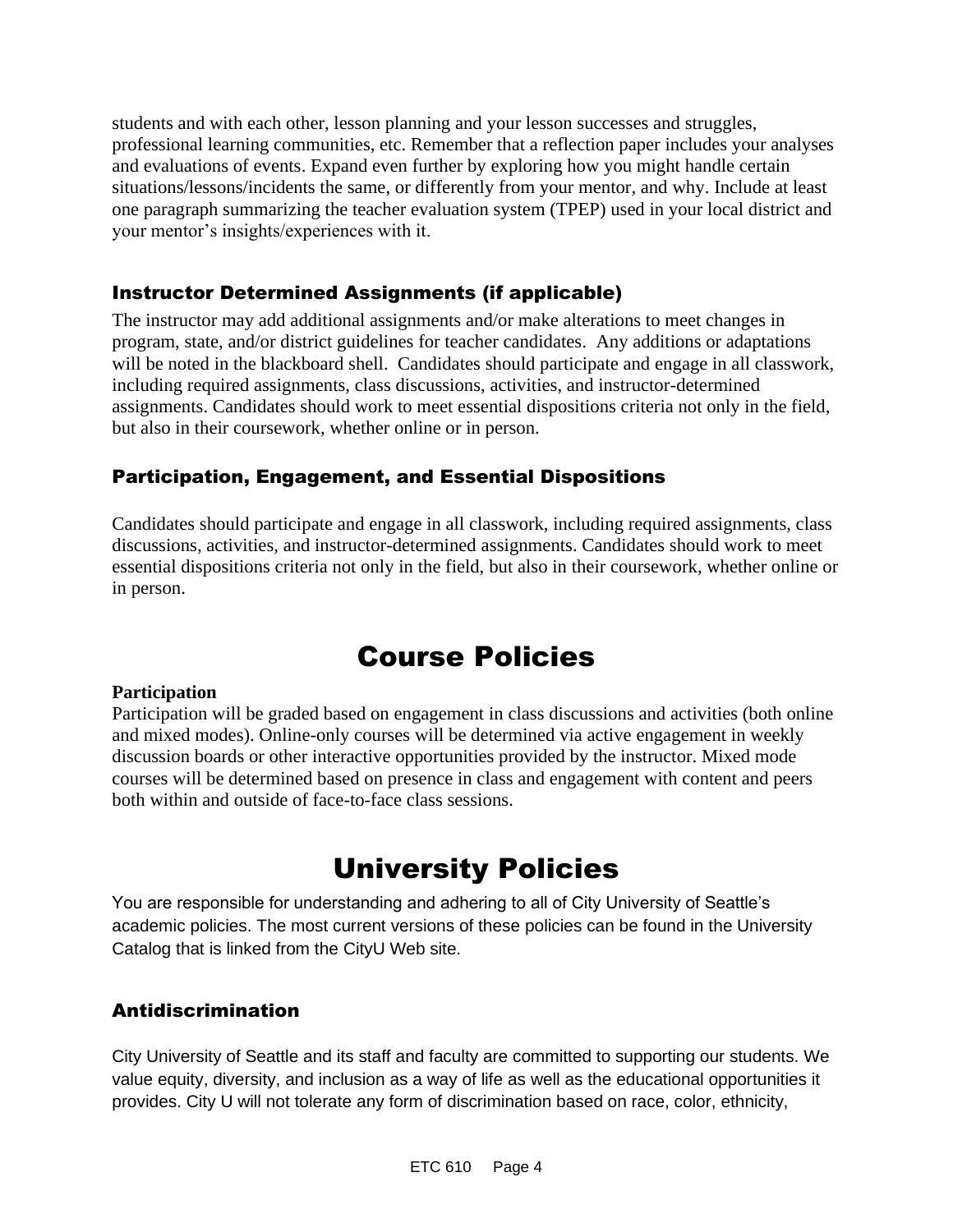sexual orientation, gender identification, socioeconomic status, or religious values. If you have experienced any discrimination based on any of the above, we encourage you to report this to the University. Please report this to your instructor. If you do not feel safe reporting this to your instructor, please report to the Provost or to the Vice President of Student Affairs.

#### Non-Discrimination & Prohibition of Sexual Misconduct

City University of Seattle adheres to all federal, state, and local civil rights laws prohibiting discrimination in employment and education. The University is committed to ensuring that the education environment is bounded by standards of mutual respect and safety and is free from discriminatory practices.

In the U.S., the University is required by Title IX of the Education Amendments of 1972 to ensure that all of its education programs and activities do not discriminate on the basis of sex/gender. Sex includes sex, sex stereotypes, gender identity, gender expression, sexual orientation, and pregnancy or parenting status. Sexual harassment, sexual assault, dating and domestic violence, and stalking are forms of sex discrimination, which are prohibited under Title IX and by City University of Seattle policy. City University of Seattle also prohibits retaliation against any person opposing discrimination or participating in any discrimination investigation or complaint process internal or external to the institution. Questions regarding Title IX, including its application and/or concerns about noncompliance, should be directed to the Title IX Coordinator. For a complete copy of the policy or for more information, visit [https://my.cityu.edu/titleix](https://nam11.safelinks.protection.outlook.com/?url=https%3A%2F%2Fmy.cityu.edu%2Ftitleix&data=04%7C01%7Claker%40cityu.edu%7Cbc558c70c10340dbaa2408d9172365a0%7Cb3fa96d9f5154662add763d854e39e63%7C1%7C0%7C637566263054321964%7CUnknown%7CTWFpbGZsb3d8eyJWIjoiMC4wLjAwMDAiLCJQIjoiV2luMzIiLCJBTiI6Ik1haWwiLCJXVCI6Mn0%3D%7C1000&sdata=GX0hgfxN2OMKFTKjD04gqvwwyU44mfnCmEdCtsEzab0%3D&reserved=0) or contact the Title IX Coordinator.

In Canada, in compliance with the British Columbia Human Rights Code, the Alberta Human Rights Act, WorksafeBC, and the Workers' Compensation Board of Alberta, the University believes that its environment should at all times be supportive and respectful of the dignity and self-esteem of individuals. Discrimination, harassment and bullying conduct, whether through person-to-person behaviour or via electronic communications such as email or social media is not acceptable and will not be tolerated. As an educational institution, it is our responsibility to cultivate an environment of excellence, equity, mutual respect and to recognize the value and potential of every individual. The University will take all necessary steps to meet or exceed the requirements of the law to prevent discrimination, harassment and bullying. The Respectful Workplace Policy for the prevention of discrimination, harassment and bullying policy and procedure can be found at [https://www.cityu.edu/discover-cityu/about-cityu/](https://nam11.safelinks.protection.outlook.com/?url=https%3A%2F%2Fwww.cityu.edu%2Fdiscover-cityu%2Fabout-cityu%2F&data=04%7C01%7Claker%40cityu.edu%7Cbc558c70c10340dbaa2408d9172365a0%7Cb3fa96d9f5154662add763d854e39e63%7C1%7C0%7C637566263054331957%7CUnknown%7CTWFpbGZsb3d8eyJWIjoiMC4wLjAwMDAiLCJQIjoiV2luMzIiLCJBTiI6Ik1haWwiLCJXVCI6Mn0%3D%7C1000&sdata=7Q6QoqwuNLfeOJPewViWSeIwRIBy%2BoqDOiP8xSHYm78%3D&reserved=0) under the Policies section or at [https://www.cityuniversity.ca/about/](https://nam11.safelinks.protection.outlook.com/?url=https%3A%2F%2Fwww.cityuniversity.ca%2Fabout%2F&data=04%7C01%7Claker%40cityu.edu%7Cbc558c70c10340dbaa2408d9172365a0%7Cb3fa96d9f5154662add763d854e39e63%7C1%7C0%7C637566263054331957%7CUnknown%7CTWFpbGZsb3d8eyJWIjoiMC4wLjAwMDAiLCJQIjoiV2luMzIiLCJBTiI6Ik1haWwiLCJXVCI6Mn0%3D%7C1000&sdata=TX6bXEiU0CC6hC1mrTnKpuJywbR06qAj7RMu8QC4RUA%3D&reserved=0) .

### Religious Accommodations

City University of Seattle has a policy for accommodation of student absences or significant hardship due to reasons of faith or conscience, or for organized religious activities. The University's policy, including more information about how to request an accommodation, is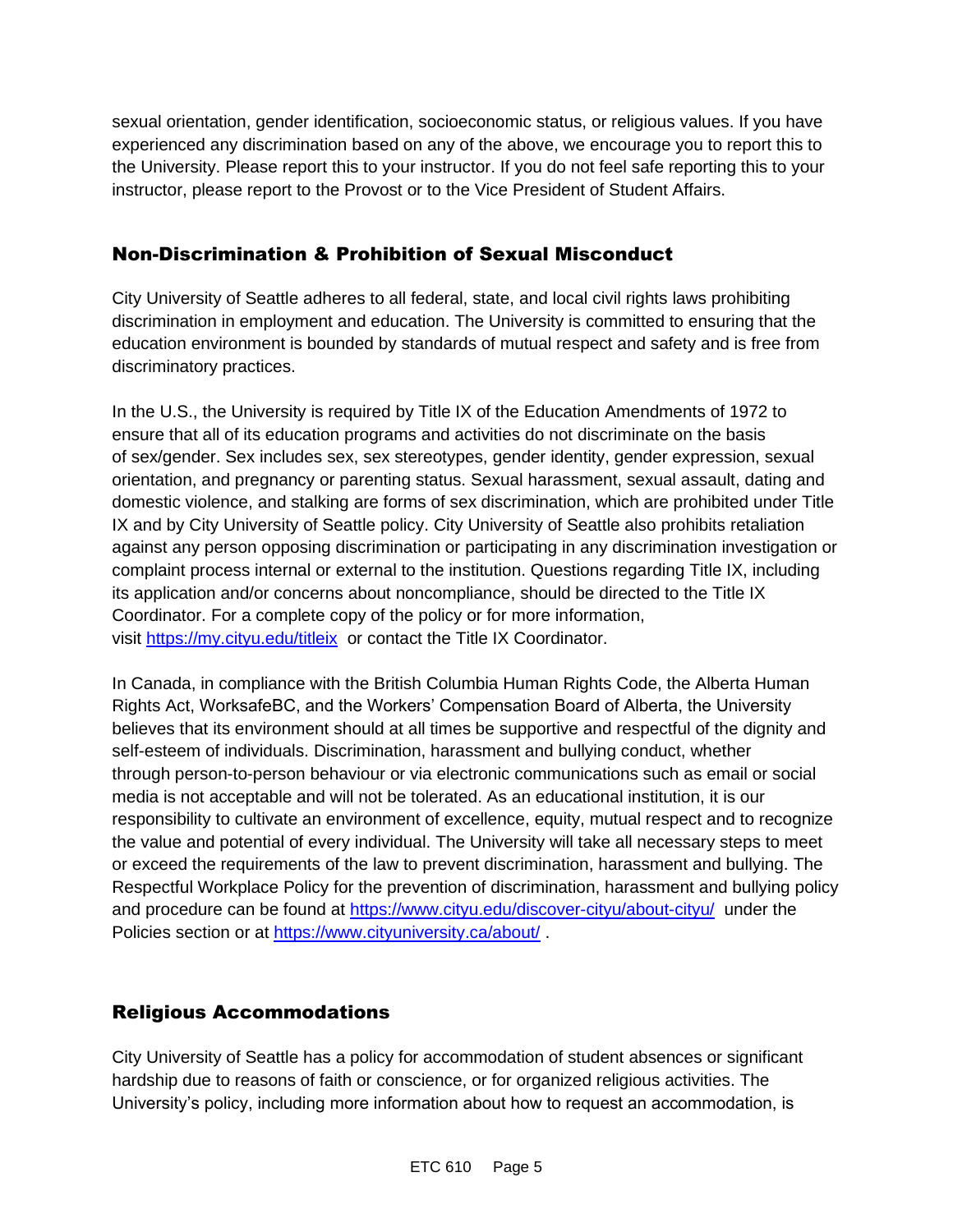available in the University Catalog and on the my.cityu.edu student portal. Accommodations must be requested by the 20% mark of this course (e.g. day 14 of a ten-week course, day 7 of a 5-week course) using the Religious Accommodations Request Form found on the student dashboard in the my.cityu.edu student portal.

### Academic Integrity

Academic integrity in students requires the pursuit of scholarly activity that is free from fraud, deception and unauthorized collaboration with other individuals. Students are responsible for understanding CityU's policy on academic integrity and adhering to its standards in meeting all course requirements. A complete copy of this policy can be found in the [University Catalog](https://nam11.safelinks.protection.outlook.com/?url=http%3A%2F%2Fwww.cityu.edu%2Fcatalog%2F&data=04%7C01%7Claker%40cityu.edu%7Cbc558c70c10340dbaa2408d9172365a0%7Cb3fa96d9f5154662add763d854e39e63%7C1%7C0%7C637566263054341952%7CUnknown%7CTWFpbGZsb3d8eyJWIjoiMC4wLjAwMDAiLCJQIjoiV2luMzIiLCJBTiI6Ik1haWwiLCJXVCI6Mn0%3D%7C1000&sdata=aL6fsSyLtVzJgdrlE9PtZXb%2F3H6wCdrvPcw4zOoEYTI%3D&reserved=0) in the section titled *Academic Integrity Policy* under *Student Rights & Responsibilities*.

#### **Attendance**

Students taking courses in any format at the University are expected to be diligent in their studies and to attend class regularly. Regular class attendance is important in achieving learning outcomes in the course and may be a valid consideration in determining the final grade. For classes where a physical presence is required, a student has attended if they are present at any time during the class session. For online classes, a student has attended if they have posted or submitted an assignment. A complete copy of this policy can be found in the [University Catalog](https://nam11.safelinks.protection.outlook.com/?url=http%3A%2F%2Fwww.cityu.edu%2Fcatalog%2F&data=04%7C01%7Claker%40cityu.edu%7Cbc558c70c10340dbaa2408d9172365a0%7Cb3fa96d9f5154662add763d854e39e63%7C1%7C0%7C637566263054341952%7CUnknown%7CTWFpbGZsb3d8eyJWIjoiMC4wLjAwMDAiLCJQIjoiV2luMzIiLCJBTiI6Ik1haWwiLCJXVCI6Mn0%3D%7C1000&sdata=aL6fsSyLtVzJgdrlE9PtZXb%2F3H6wCdrvPcw4zOoEYTI%3D&reserved=0) in the section titled *Attendance* under *Student Rights & Responsibilities*.

#### Final Assignments Due Date

Final assignments for each class at CityU must be due on or before the final date of the course as indicated in the university's course information system. Due dates that extend beyond the final date of the course may negatively impact tuition funding for students.

## Support Services

#### Disability Services Accommodations Statement

Students with documented disability who wish to request academic accommodations are encouraged to contact Disability Support Services to discuss accommodation requests and eligibility requirements. Please contact Disability Support Services at [disability@cityu.edu](mailto:disability@cityu.edu) or